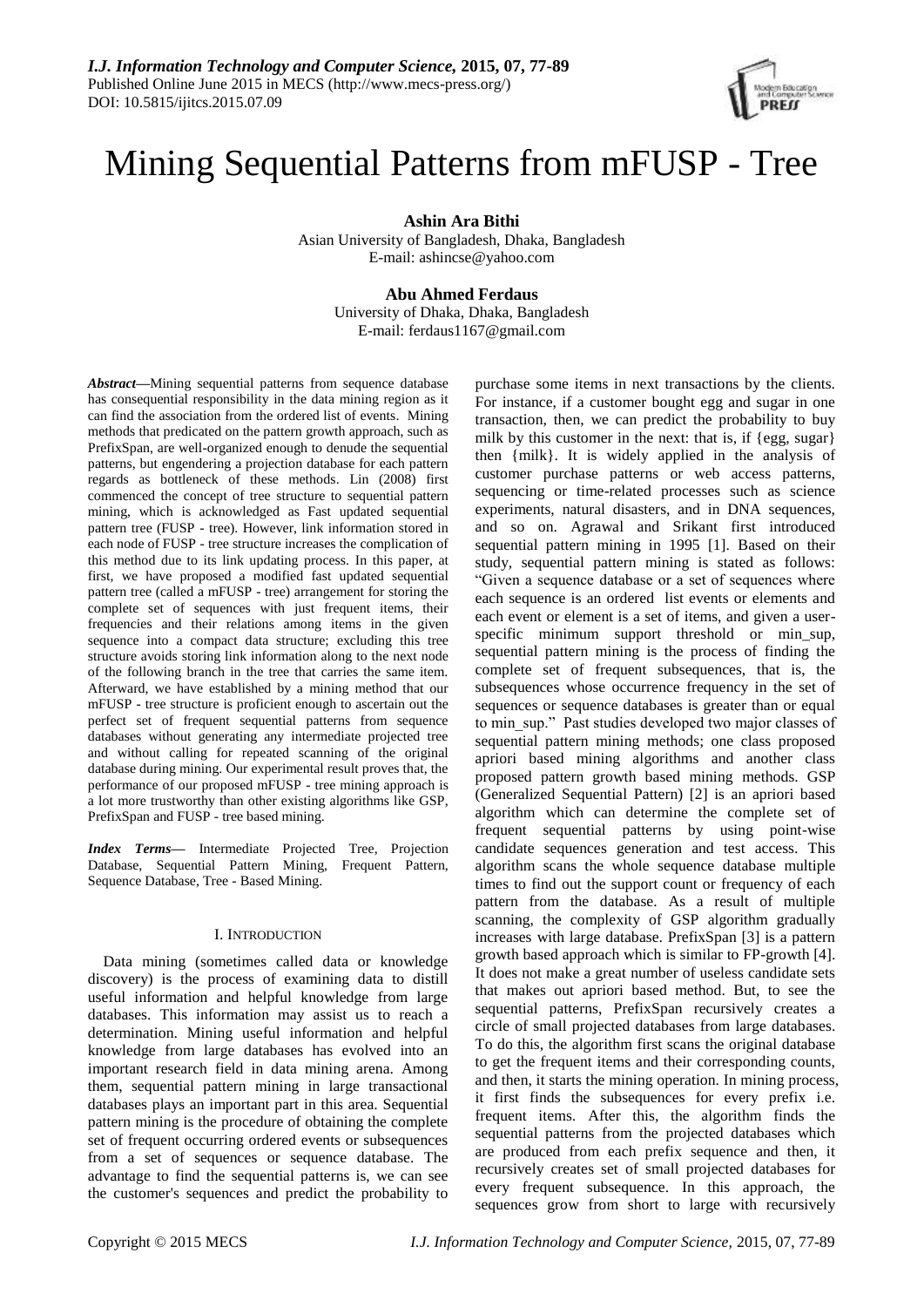projected databases which increases both the time and space complexity. Also, each time it commands to scan the projected database to find the frequent items that mean it needs multiple scanning of the projected database. Mining algorithm [5] of FUSP - tree [6] is also based on pattern growth approach which can find frequent sequential patterns from FUSP - tree data structure by recursively breeding set of small projected trees from the large tree. Links stored in the FUSP - tree facilitate to find the frequent items easily without scanning each projected tree, but each time it needs to expense lots of effort to update the links of each projected tree during mining.

Table 1. Sequence Database

| Sequence $ID(SID)$ | Sequence   |
|--------------------|------------|
| 10                 | p(pqr)(pr) |
| 20                 | (pt)r(pu)  |
| 30                 | p(pqr)(pv) |
| 40                 | (pq)(pt)   |

In this paper, we have developed a modified fast updated sequential pattern tree (called a mFUSP - tree) structure and mFUSP - tree mining algorithm based on pattern growth approach for sequence database. At first, this paper generates a mFUSP - tree structure of the sequence database to store only frequent items. For this ground, the large database is condensed into a smaller tree data structure and when frequent items are not exchanged, the approach doesn't need to re- skim the original database once the tree is created and can get the results only from the tree. At the time of tree creation, it lays the frequency of each item in the tree's node which helps us to dilute the effort of monotonous support counting during mining. In this way, our mining algorithm can overlook the multiple scanning of large database. It requires only twice scans of large database to create the mFUSP - tree. Our proposed mFUSP - tree mining algorithm is also capable to discover the complete set of frequent sequential patterns from the mFUSP - tree without re-building the intermediate projected trees. So that, our mining method can keep off the effort of links updating of each projected tree and our mFUSP - tree structure does not associate the same item in the tree; these are different from FUSP - tree [6]. In this study, we have provided both theoretical and substantial proof of the completeness and correctness of the mFUSP - tree mining algorithm. Moreover, a thorough experimental study is provided to compare the proposed approach with GSP [2], PrefixSpan [3], and FUSP-Tree Based mining [5] on both synthetic and real datasets. The results show that the proposed algorithm is much efficient than others.

The arrangement of this paper is as follows. Section 2 introduces the definitions of sequential pattern mining. In Section 3, we briefly review the pattern growth mining and two existing works. Section 4 proposes a compact data structure, called mFUSP - tree, for storing complete sequence database and a mFUSP - tree mining method with example for mining sequential patterns. Carrying out analysis is presented in part 5 and final section 6 draws the conclusion that points out the potency of our study.

#### II. PROBLEM DEFINITIONS

Permit,  $I = \{i1, i2, \ldots, in\}$  be a set of items in the database D.

**Definition 1:** A finite number of items, denoted as X  $= \{i_1, i_2, \ldots, i_m\}$ , for all  $1 \le m \le n$ , is called an itemset or element or event. An itemset is also known as a subset of I or X occur in I, de-noted as  $X \subseteq I$ .

For example, let,  $I = \{p, q, r, t\}$  and (pqr) is an itemset or element or event of I where each item in (pqr) must exist in I.

**Definition 2:** A sequence is an ordered list of itemsets. A sequence  $s = (s_1, s_2, \ldots, s_m)$  where  $s_i$  is an itemset or element or event. An item can pass at most once in an ingredient of a sequence, but can occur multiple times in different ingredients of a sequence

For instance,  $s = \{(p) (pqr) (prt)\}\)$  is a sequence which has three elements or itemsets: (p), (pqr), (prt) and 4 items:  $\{p, q, r, t\}$ . Items p and r appear more than once in different elements but appear only once in separate element.

**Definition 3:** A sequence database D is a set of records or rows where each record represented as <SID, s>. SID (sequence ID) is the identifier of each sequence and s is the sequence. Table 1 shows a sequence database which contains four sequences and six items which are:  $\{p, q, r, t, u, and v\}.$ 

**Definition 4:** The number of items in a sequence is called the length of the sequence. A sequence with length l is called an l-sequence.

For illustration, first sequence,  $s_1 = \{(p) (pqr) (pr)\}\$ shown in Table 1 has 6 items. So, it is called 6-sequence.

**Definition 5:** The absolute support of a sequence s in a sequence database, D is the number of sequences in D that contain s. The relative support of a sequence s in a sequence database, D is the percentage of sequences in D that contain s.

For case in point, sequence (pq) appears 3 times in the Table 1, so the absolute support of (pq) is 3 and the relative support of (pq) is 75%  $\{(100 \times 3) \div 4\}.$ 

**Definition 6:** Given a minimum support threshold (min sup), a sequence s is called a frequent sequential pattern in D if absolute support or support of  $s \geq min$  sup.

Let, the minimum support threshold is 50%. Specify that, for four sequences in Table 1, the minimum support threshold (min\_sup) is  $(4*0.5) = 2$ . So, sequence (pq) is a frequent sequential pattern in Table 1 because the support of (pq)  $\ge$  min\_sup (3  $\ge$  2).

**Definition 7:** For two sequences  $\alpha = (\alpha_1, \alpha_2, \dots, \alpha_n)$ and  $\beta = (\beta_1, \beta_2, \ldots, \beta_m)$  where  $\alpha_i$  and  $\beta_i$  are itemsets for 1  $\leq i \leq n$  and  $1 \leq j \leq m$ .  $\beta$  is defined as a subsequence of  $\alpha$  if  $\beta_1 \subseteq \alpha_1, \beta_2 \subseteq \alpha_2, \ldots, \beta_m \subseteq \alpha_n$ .

Suppose  $s_a = \{(p) (pq)\}\$ .  $s_a$  is a subsequence of  $s_1$  and  $s_1$ is a supersequence of  $s_a$ .  $s_a$  is sequential pattern of length 3 (i.e. 3-pattern).

**Definition 8:** For an item α from itemset I and a sequence s, the  $\alpha$ -prefix of s is the prefix of s from the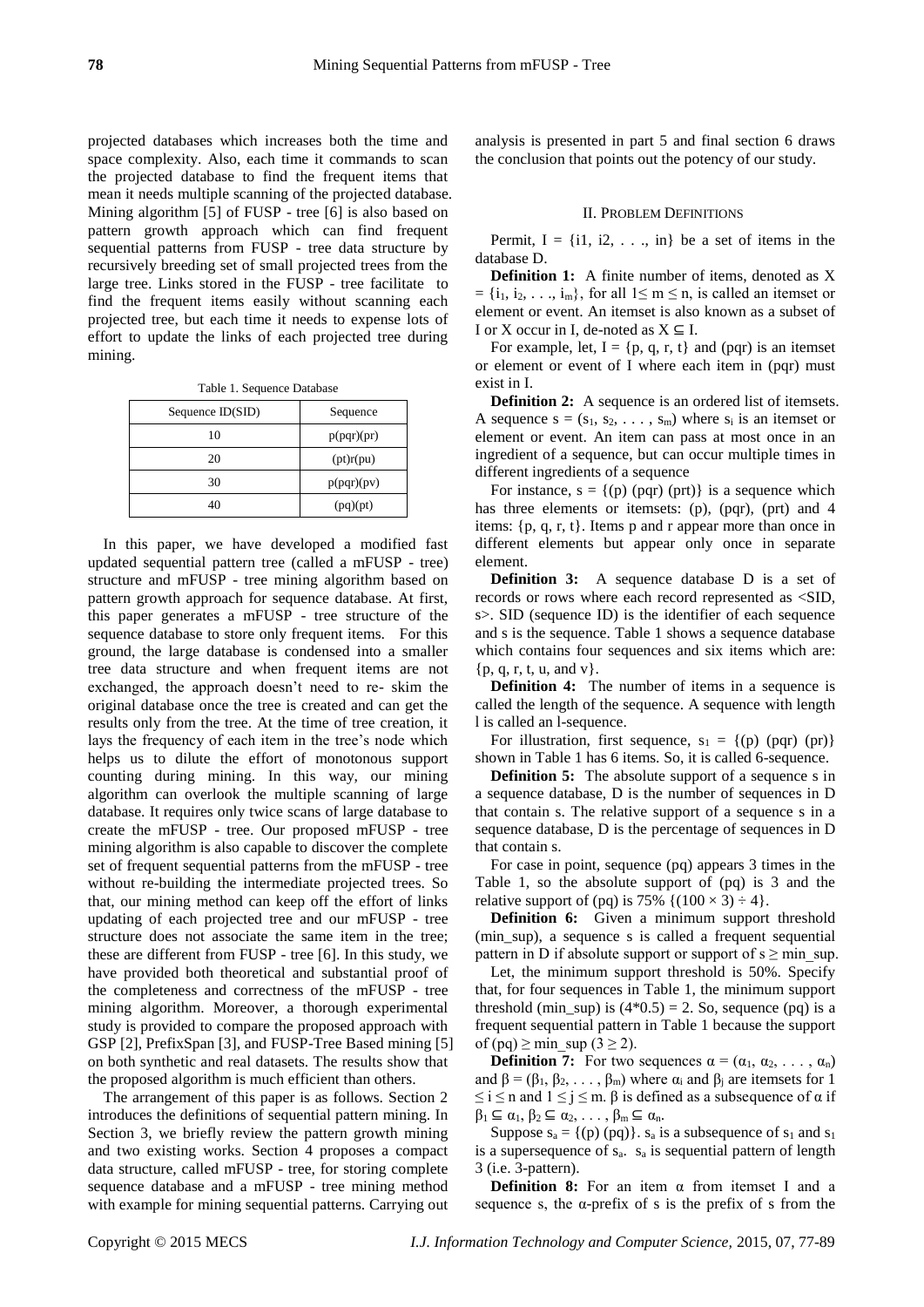first point (the leftmost item) to the first occurrence of  $\alpha$ inclusive and after the  $\alpha$ -prefix is taken away, the remainder portion of s is known as the α-projection of s.

For exemplar, the q-prefix of the sequence  $\{(p)$  (pqr) (pr)} is  $\{(p)(pq)\}$  and the q-projection is  $\{(r)(pr)\}.$ 

**Definition 9:** If  $\alpha$  is the last item of s then  $\alpha$ -prefix is s itself and the  $\alpha$ -projection is the empty sequence  $\epsilon$ .

For instance, the u-projection of  $\{(pt) (r) (pu)\}\$ is  $\epsilon$  and u-prefix is this sequence itself.

**Definition 10:** The multiple set of α-projections from the sequences where  $\alpha$  occurs in sequence database D is called the  $\alpha$ -projection database  $D_{\alpha}$ .

For example, all the q-projections from sequence database shown in Table 1 are  $\{(r) (pr)\}, \{(r) (pv)\},$  and {(pt)}. These three sequences are known as q-projection database, Dq.

**Definition 11:** Sequence relation denoted as s-relation is a relation that exists between two items α and β if they appear in different itemsets of a sequence, s and itemset relation denoted as i-relation is a relation that exists between two items  $\alpha$  and  $\beta$  if both appear in the same itemset of a sequence, s.

From Table 1, we can see that first sequence  $s_1$  has three events, (p), (pqr), and (pr). Item p appears in the first event (p) and item r appears in the second event (pqr) of the first sequence,  $s_1$ ; so, in this situation, there exists s-relation between them. On the other hand, second event (pqr) holds both item p and r; in this case, there exists irelation between them.

## III. REVIEW OF WORKS

In this segment, we have discussed an apriori based mining method, pattern growth mining, and FUSP - tree structure which will aid us to better understand our proposed approach.

#### *A.Generalized Sequential Patterns (GSP)*

GSP (Generalized Sequential Patterns) [2] is an apriori based sequential pattern mining algorithm which was proposed by Srikant and Agrawal in 1996. During mining, it generates lots of candidate sets and it tests them by multiple passes. The GSP algorithm to find the frequent sequential patterns is outlined as follows:

**First Part:** It scans the whole sequence database and finds length - 1 sequential patterns.

**Second Part:** To find the entire frequent sequential pattern, it scans the whole database iteratively. Each iteration discovers all the frequent sequential patterns with the same length.

In each iteration to find length-k sequential patterns  $(L_k)$ , it does the following:

- *1.* By joining two length-(k-1) frequent sequential patterns if only their first and last items are different, it generates the length-k candidate sequential patterns,  $C_{k}$ .
- *2.* It prunes the length-k candidate sequential patterns if any of its length-(k-1) contiguous subsequences is infrequent.

Then, it scans the whole database and finds the support for all the length-k candidate sequential patterns. If the support of any length-k candidate sequence is greater than or equal to min\_sup, it puts this candidate sequence in length-k frequent sequential pattern  $(L_k)$ .

It extends this procedure until there is any frequent sequential pattern or candidate sequence found.

However, GSP algorithm holds the difficulty that is described in formula 1 (see Problem 1).

**Problem 1:** For n sequential patterns (candidate + frequent), needs to scan the whole database n times to determine the support of each sequential pattern. When the size of the database increases, it generates the number of sequential patterns used in the mining algorithm supplementary and as a result the scans of whole database increases extremely as well. This problem is defined as follows:

$$
D_{size} \alpha \text{Seq}_{num} \text{ and Seq}_{num} \alpha \text{D}_{scan} \tag{1}
$$

Here,  $D_{size}$  denotes the total size of the database, Seqnum represents as the total number of sequential patterns and  $D_{scan}$  means the total scans of the whole database. If  $D_{size}$ increases, then both Seq<sub>num</sub> and D<sub>scan</sub> also increase and vice versa.

## *B. Pattern Growth Approach*

At this time, we interpret the basic concept of pattern growth approach for sequential pattern mining since our proposed algorithm is based on it. Pattern growth approach is founded along the theory of conditional searching. Based on the definition 8, 9, and 10, this theory is illustrated as follows: prefix sequences are grown by finding smaller projection database from the larger database for each prefix sequence.

Then, recursively find frequent sequences from this projection database and add these frequent sequences to prefix sequence to find next frequent patterns. In sum, the frequent sequential patterns become larger and projection databases become smaller as the recursive calls go deeper and more mysterious. Granting to the theory of conditional searching, the pattern growth approach for sequential pattern mining is shown in Algorithm 1.

**Algorithm 1:** Pattern Growth Mine (pattern p, database D, int η)

*Input: Sequence Database D, Minimum Support Threshold η, Frequent Pattern p. Initially, p set as null.*

*Output: Complete set of frequent sequential patterns Method:*

1.  $F \rightarrow \epsilon$ 

*2. for each item α in I do*

*2.1. if (Support of*  $\alpha \geq \eta$ *) 2.1.1. if item α is sequence related (see Definition 11) to p*  2.1.1.1. *then,*  $q \leftarrow (p) U(a)$ *2.1.1.2.*  $F$  →  $F$   $U$   $q$ *2.1.1.3. Construct α-Projection Database D<sup>α</sup> of D* 2.1.1.4.  $F \rightarrow F U$  Pattern Growth Mine (q, *Dα, η) 2.1.2. endif*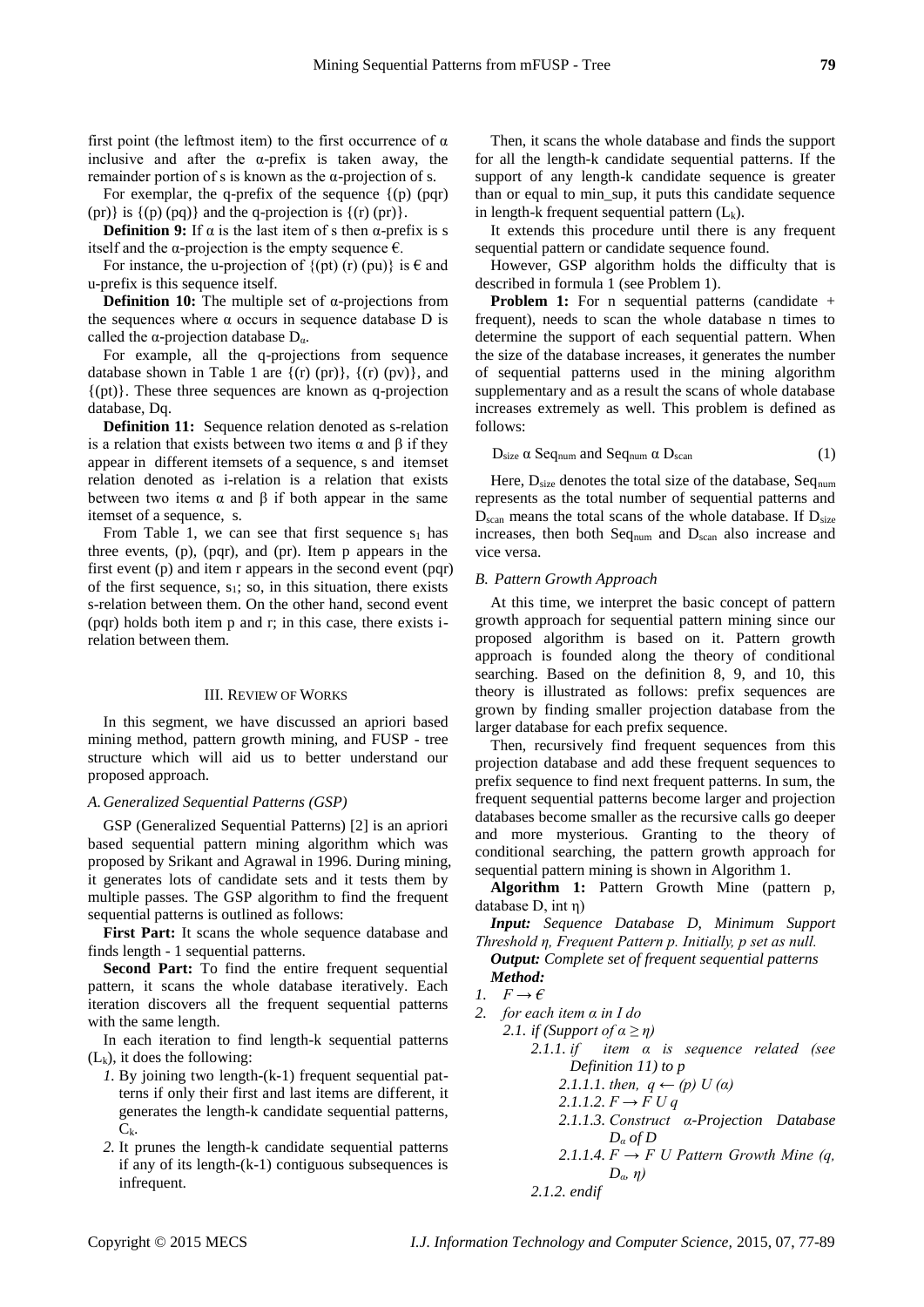*2.1.3. if item α is itemset related (see Definition 11) to p* 2.1.3.1. *then,*  $q \leftarrow (p \, U \, a)$ *2.1.3.2. F → F U q 2.1.3.3. Construct α-Projection Database D<sup>α</sup> of D* 2.1.3.4.  $F \rightarrow F U$  Pattern Growth Mine (q, *Dα, η) 2.1.4. endif 2.2. endif 3. endfor*

*4. return F*

But, pattern growth approach holds the dilemma that is explained in formula 2 (see Problem 2). PrefixSpan [3] is a sequential pattern mining algorithm based on pattern growth approach and it also goes through the same difficulty.

**Problem 2:** In the nastiest case, for n frequent sequential patterns, needs to create n projection databases that mean one or more projection sequences for each projection database. The number of sequential patterns as well as projection databases generation rises in increasing order of the size of the whole database. This problem is illustrated as follows:

$$
D_{size} \alpha \text{Seq}_{num} \text{ and } Seq_{num} \alpha \text{ } D_{project} \tag{2}
$$

Here,  $D_{project}$  represents as the total number of projection databases. If  $D_{size}$  increases, then both Seqnum and Dproject increase as well and vice versa. (Look at problem 1 to be familiar with the meaning of  $D_{size}$  and Seq<sub>num</sub>)

**Definition 12:** If two nodes of a tree structure contain items from two different events of a sequence, then there exists sequence relation or s-relation and if two nodes hold items from the same event of a sequence, then there exist itemset relation or i-relation.

#### *C. FUSP - Tree Algorithm*

To proficiently mine the sequential patterns, Lin et al.2008 proposed the FUSP-tree [6] structure and its maintenance algorithm. FUSP - tree consists of one root node labeled as 'root' and a set of prefix subtrees as the children of the root. Each node in the prefix subtrees contains item-name; which represents the node contains that item, count; the number of sequences represented by the portion of the path reaching the client, and node-link; links to the following node of that item in the next branch of the FUSP - tree. The FUSP - tree contains a Header-Table which store frequent item, their count and the link of first occurrence node in the tree of that item. This table serves to find appropriate items or sequences in the tree. The construction process is similar to FP - tree [4] i.e. the construction process is executed tuple by tuple from first sequence to final. Only the conflict from the FP - tree is, the connection between two nodes is symbolized by's' or 'i' as like IncSpan [7]. Here, symbol's' indicates the sequence relation (see Definition 12) between two different events in a sequence and symbol 'i' indicates the itemset relation (see Definition 12) between two items in an event.

Mining process [5] of FUSP - tree [6] is similar to PrefixSpan [3] and FP-growth [4] algorithms. After the FUSP - tree is maintained, the final frequent sequences can then be found by a recursive method from the tree. This method determines the sequential patterns from the FUSP - tree structure by generating set of small projected trees from the large tree recursively. It generates no candidate sets, but it produces many projected trees for prefix sequences which suffer the same trouble defined in formula 2 (see Problem 2). Figure 1 shows a FUSP - tree structure with its Header Table for the sequence database shown in Table 1.



Fig. 1. FUSP - Tree with Header Table

## IV. PROPOSED APPROACH

We have described our mFUSP - tree structure and its mining approach to find frequent sequential patterns from sequence databases in this section. At first, our proposed approach constructs a modified fast updated sequential pattern tree (called a mFUSP - tree) structure to store only frequent items from the sequence database. Then, it generates the complete set of frequent subsequences from the mFUSP - tree structure without generating any intermediate projected tree. The algorithm for mFUSP tree mining is given in Algorithm 2.

**Algorithm 2:** (mFUSP - Tree Mining: mining frequent subsequences from sequence database)

**Input:** Sequence Database and Minimum Support Threshold (min\_sup).

**Output:** The complete set of frequent sequential patterns.

## **Method:**

- *1.* Scan the sequence database to ascertain the length-1 frequent sequential patterns and their counts.
- *2.* Scan again sequence database to construct mFUSP tree and its corresponding Header Table only for frequent items which are originated from step 1 by using Algorithm 3.
- *3.* Then, recursively mines the original mFUSP tree to find out frequent sequential patterns without generating intermediate trees by using Algorithm 4.

## *A. mFUSP - Tree Structure*

In our study, a modified fast updated sequential pattern tree (called a mFUSP - tree) data structure along with Header Table is applied to store only frequent items from the sequence database. Each frequent item in the events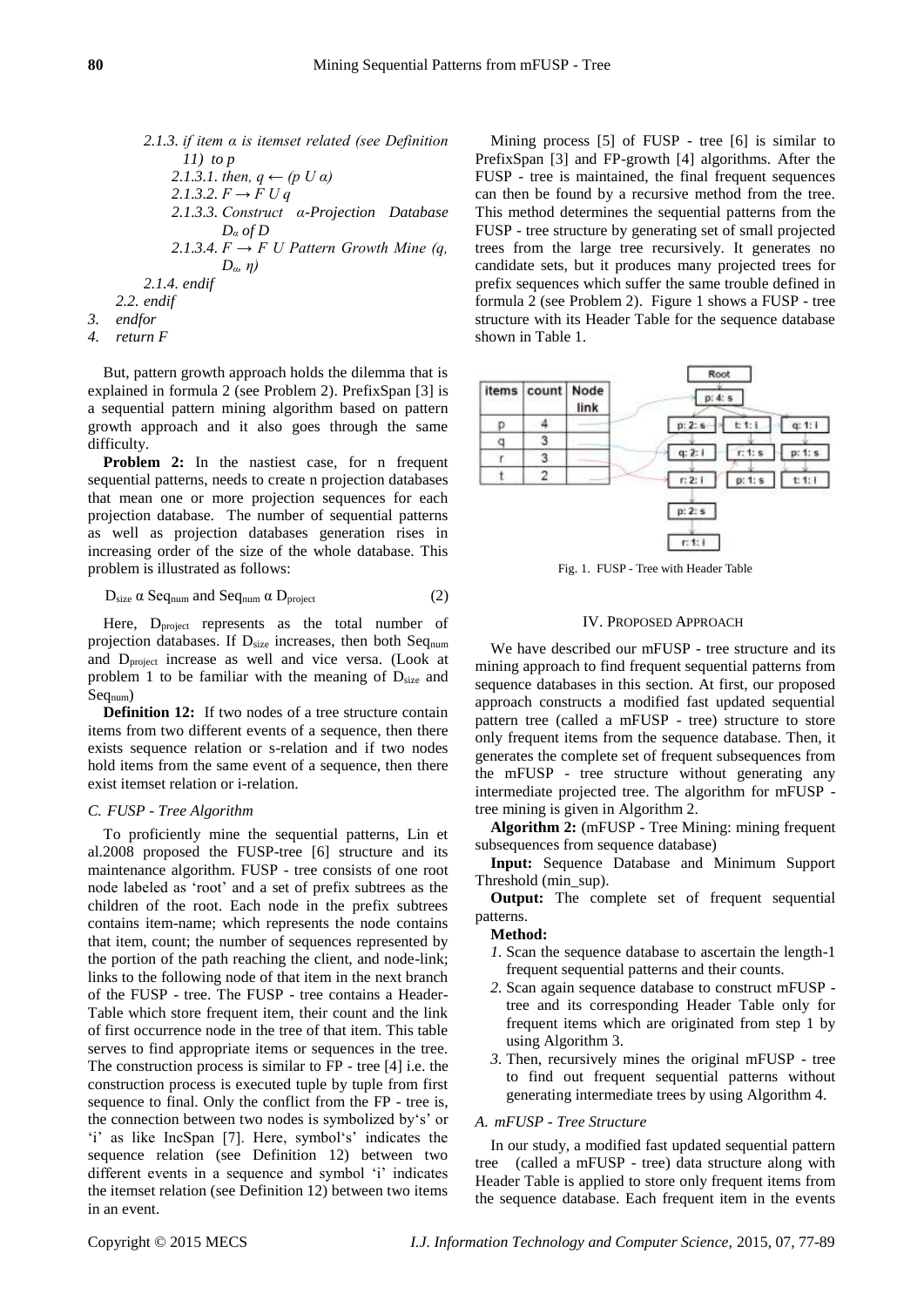of a sequence is inserted into the tree based on the events arranged in each sequence. Each branch of the tree is a sequence of the sequence database. It requires only two scans of database to construct the tree which reduces the scans of large original database significantly. One scan is for detecting the length-1 sequential patterns and their counts; another scan is required to build the mFUSP - tree structure along with Header Table based on length-1 patterns.

A modified fast updated sequential pattern tree (mFUSP - tree) is defined as follows:

- *1.* The root of the tree is a special virtual node with a label as Root and all sequences of the database add as child nodes to root.
- *2.* Each node in a mFUSP tree registers four pieces of information: label, support count, identification and child link (label: count: identification: child link). Every node is labeled by a frequent item from the events of a sequence. The count of a node determines the number of sequences that share this node in their paths. Identification in a node is used to indicate if there exists a sequence relation (srelation) or itemset relation (i-relation) between two nodes (see definition 12). If there exists s-relation, then set identification of the second node as "s" and if there exist i-relation, then place identification of the second node as "i". Child link in a node is applied to connect the child nodes from this node.
- *3.* The mFUSP tree structure maintains a Header Table, where each distinct frequent item with their support count is stored for sequential mining.

Construction process of mFUSP - tree is similar to FUSP - tree structure which executes tuple by tuple from first sequence to final. The algorithm for constructing a mFUSP - tree from sequence database is given in Algorithm 3.

**Algorithm 3:** (Construction of mFUSP - Tree from Sequence Database)

**Input:** Sequence Database and Minimum Support Threshold (min\_sup).

**Output:** mFUSP - Tree, T.

# **Method:**

- *1. Scan (first scan) the sequence database and get length-1 sequential patterns with their support counts. Keep frequent length-1 patterns (those support count ≥ min\_sup) to the Header Table.*
- *2. Create the root node of a tree T and label it as "Root". Initially current \_node = root.*
- *3. for each sequence S<sup>i</sup> till the end of database (second scan)*

3.1 *for each event*  $e_j$  *in S<sub><i>i*</sub></sup> 3.1.1 *for each item I in for each item I in the e<sub>j</sub>* 

*3.1.1.1 if support of I ≥ min\_sup, then*

- *3.1.1.1.1 if item I is sequence related ( see Definition 11 & 12) to current\_node's label, then* 
	- *3.1.1.1.1.1 if current\_node has a child node c which c.label = I and c.identification = s, then set c.count += 1 and current\_node*

*3.1.1.1.1.2 Otherwise, 3.1.1.1.1.2.1 Create a New node label with I. 3.1.1.1.1.2.2 New node.count = 1. 3.1.1.1.1.2.3 New node.identification = s. 3.1.1.1.1.2.4 Store New node in the current\_node's successor link. 3.1.1.1.1.2.5 Set current\_node = New node 3.1.1.1.1.3 end if 3.1.1.1.2 end if 3.1.1.1.3 if item I is itemset related (see Definition 11 & 12) to current\_node's label, then 3.1.1.1.3.1 if current\_node has a child node c which c.label = I and c.identification = i, then set c.count += 1 and current\_node = c. 3.1.1.1.3.2 Otherwise, 3.1.1.1.3.2.1 Create a New node label with I 3.1.1.1.3.2.2 New node.count = 1. 3.1.1.1.3.2.3 New node.identification = i. 3.1.1.1.3.2.4 Store New node in the current\_node's successor link. 3.1.1.1.3.2.5 Set current\_node = New node 3.1.1.1.3.3 end if 3.1.1.1.4 end if 3.1.1.2 end if 3.1.2 end for 3.2 end for 4 current\_node = root.*

*= c.*

*5 end for*

*a. Example of mFUSP - Tree Structure*

In this fragment, we will try to describe the construction algorithm of mFUSP - tree by using an example. As input our algorithm just takes a sequence database and a minimum support threshold.

In our example, we have used the sequence database which is shown in Table 1 and let the minimum support is 50% or 2 (4\*50% = 2).

The mFUSP - tree for the sequence database presented in Table 1 is constructed as follows: Scan the database to find the length-1 frequent sequential patterns with their support counts and keep them in the Table 2. Scan yet again the database and get the first sequence p(pqr)(pr). Insert this sequence into the initial tree with only one Root node. It creates a new node (p: 1: s) (i.e. labeled as p, with count set to 1 and identification to s) as the child of the Root node, and then derives the p-branch "(p: 1: s)  $\rightarrow$  $(p: 1: s) \rightarrow (q: 1: i) \rightarrow (r: 1: i) \rightarrow (p: 1: s) \rightarrow (r: 1: i)$ ", in which arrows point from parent nodes to children nodes. Now, insert the second sequence (pt)r(pu). It starts from the Root again. Since the Root node has a child labeled with "p" and identification of this node is also s, then, p's count is just increased by 1, i.e., (p: 2: s) immediately. But, next item, t in first event of second sequence does not match with the existing child node of node (p: 2: s). So, create a new child node (t: 1: i) of node (p: 2: s) and then, derives the branch "(p: 2: s)  $\rightarrow$  (t: 1: i)  $\rightarrow$  (r: 1: s)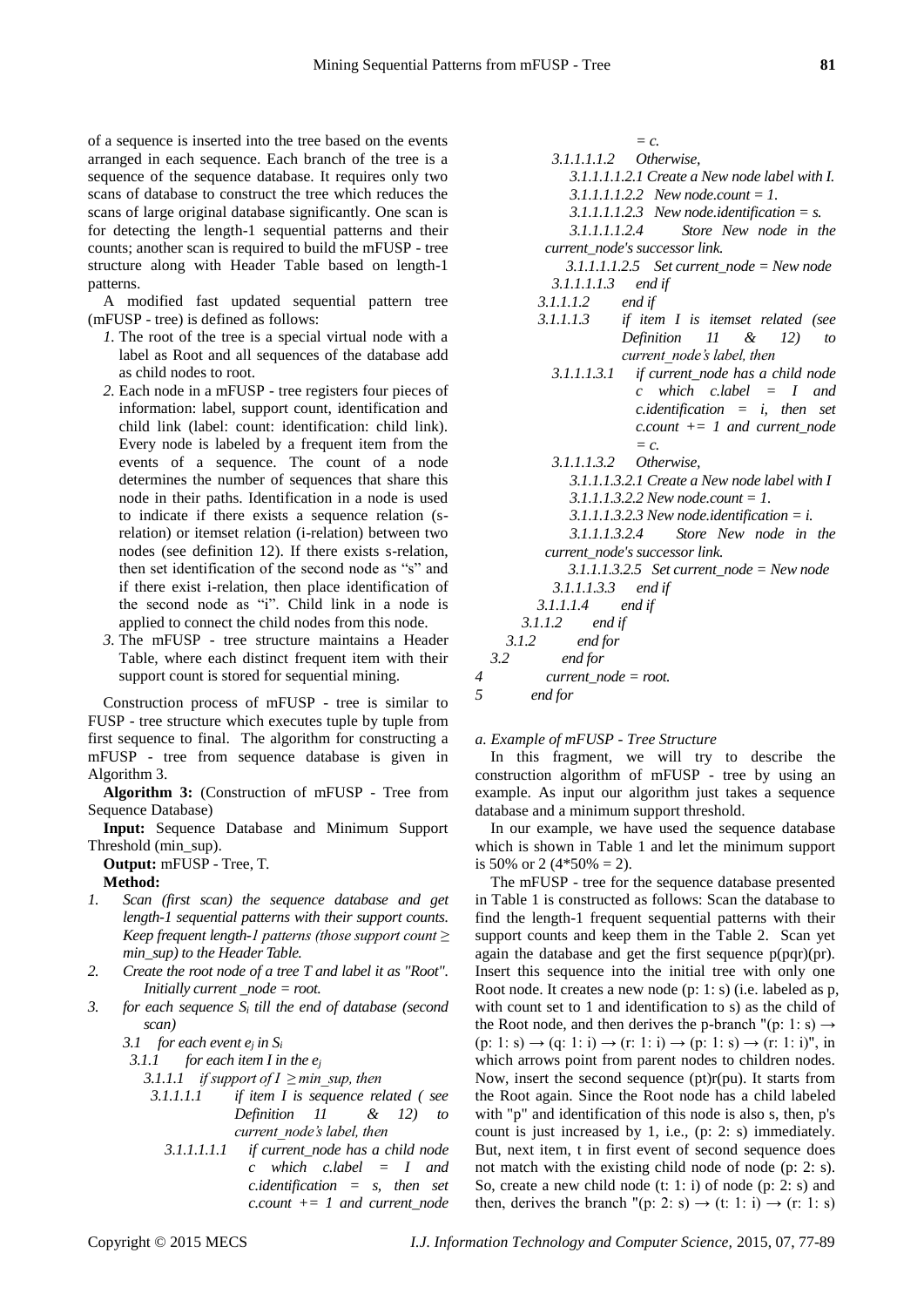$\rightarrow$  (p: 1: s)", but it ignores to insert item u as item u is infrequent according to the Table 2. Third sequence is most alike to the first sequence. So, just increment the count of nodes of the first branch and also, it does not insert the node  $(v: 1: i)$  as the child node of  $(p: 2: s)$  since item v is not frequent. This operation goes on until there is no sequence in the sequence database. Header Table stores p, q, r, and t with their support count because they are frequent. The complete mFUSP - tree along with its Header Table is shown in Figure 2.

|  |  | Table 2. Length-1 Patterns and Their Support Counts |
|--|--|-----------------------------------------------------|
|--|--|-----------------------------------------------------|

| Length-1 Sequential Patterns | <b>Support Count</b> |  |  |
|------------------------------|----------------------|--|--|
|                              |                      |  |  |
|                              |                      |  |  |
|                              |                      |  |  |
|                              |                      |  |  |
| 11                           |                      |  |  |
|                              |                      |  |  |



Fig. 2. mFUSP - Tree with Header Table

#### *b. Characteristics of mFUSP - Tree*

The key design points behind the mFUSP - tree are summarized as follows:

- *1.* mFUSP tree is used to store each sequence of a sequence database in a compact data structure. Because, same sequences will share the same branch of the tree, only counts of the corresponding nodes increment. So, the size of the mFUSP - tree is much smaller than the size of the sequence database. The height of the tree is one plus the maximum length of the sequences in the database (one for root). The number of leave nodes of the tree, i.e., tree width is the number of distinct sequences in the database.
- *2.* Each node stores the corresponding counts of the items, so that, the mining algorithm can avoid the tedious support counting during mining. That means, it can lessen the repeated scanning of large database during mining.
- *3.* Identification store in each node is used to easily specify the sequence relation or itemset relation between nodes.
- *4.* Compared with the FUSP tree [6], links stored in the FUSP - tree [6] to find the next node of same item from the next branch help us to locate the

frequent items easily without scanning each projected trees during mining. Our proposed tree structure avoid this extra burden by not storing link information in the tree, as our proposed mining algorithm is efficient enough to discover frequent sequential patterns without these link information. Our tree structure only links the children nodes from the parent.

**Definition 13:** For any node labeled as  $e_i$ , all the nodes in the path from the root (excluded root) of the tree to this node form a prefix sequence of ei.

For instance, in the Figure 2, for node (q: 2: i) in the first branch, the prefix sequence is (p)(pq).

**Definition 14:** for any node labeled as  $e_i$ , all the nodes in the path from  $e_i$  (itself excluded) to leave node form a suffix sequence of  $e_i$ . There are several children of  $e_i$  in the tree, and each branch from a child to a leaf node will represent as a suffix sequence and all these suffix sequences are called the suffix tree of ei.

For example, in the Figure 2, for node (q: 2: i) in the first branch, the suffix sequence is  $(r)(pr)$ . Again, in the Figure 2, node (p: 4: s) has three suffix sequences (pqr)(pr),  $(t)(r)(p)$ , and  $(q)(pt)$ . All these suffix sequences are called the suffix tree of node (p: 4: s) and node (p: 4: s) is the root of this suffix tree.

**Lemma 1:** *Given a sequence database S, the support count of each sequential pattern can be obtained from the count of each node corresponding to this sequential pattern.*

**Justification:** Based on the mFUSP - tree construction process, each sequence in S is mapped to one path in the mFUSP - tree. And all frequent items in each sequence are completely stored in the mFUSP - tree. Given a sequential pattern  $\alpha = (\alpha_1, \alpha_2, \ldots, \alpha_n)$ . Following the child link of each item, we can traverse the suffix trees of these nodes. Assume that P denotes a complete set of paths that sequence  $\alpha$  occurs in the suffix trees. Let n denote the last node in a path p ( $p \in P$ ), the support count of  $\alpha$  in p is equal to the count of n node. Therefore, for each p in P, we can accumulate the count of each last node of each p to get the complete support count of sequence α.

Based on this lemma, we can conclude that our algorithm can avoid multiple scanning of large database during mining since we can get the support count of each sequential pattern from the mFUSP - tree. Because monotonous multiple scanning is required to get the support count of each pattern from the large database. Our algorithm requires only twice scans of database owing to construct the mFUSP - tree.

## *B. Mining Algorithm of mFUSP - Tree*

mFUSP - tree mining algorithm is designed for efficiently mining sequential patterns from the mFUSP tree structure. During mining, this algorithm utilizes the original mFUSP - tree for the entire mining and does not rebuild intermediate trees for projection databases like PrefixSpan [3] and FUSP - tree [5]. Moreover, it does not scan the original database multiple times during mining that GSP [2] does.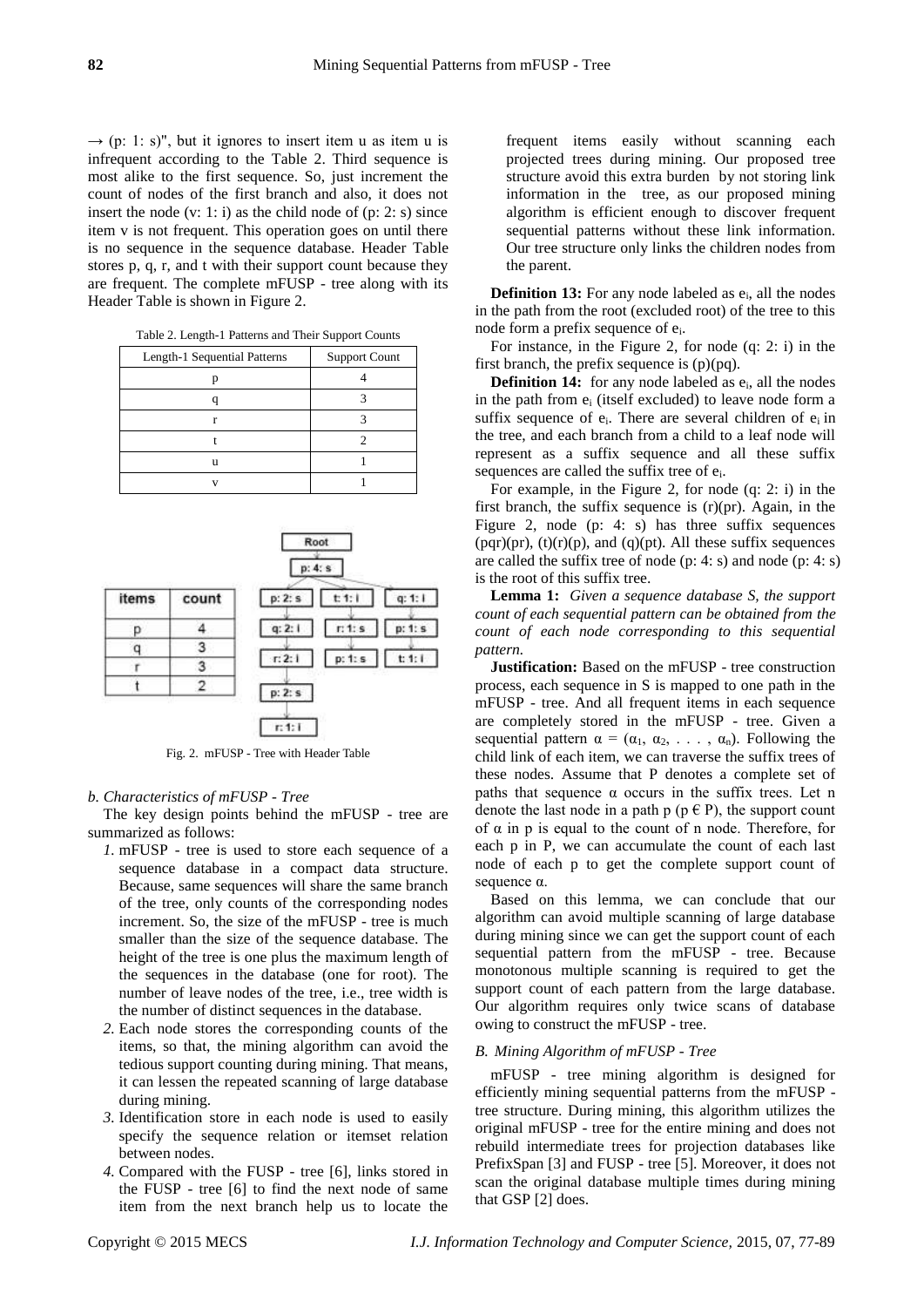**Lemma 2:** *Given a mFUSP - tree T of a sequence database S, each frequent sequential pattern can be derived from the original mFUSP - tree structure, T without generating any intermediate projected tree.*

**Rationale:** We can find any node from the suffix tree of a node labeled as  $e_i$  by using the links of the children node of ei. If we store only the prefix node labeled as ei, then, using the links of the child nodes, we can discover the frequent events from the suffix tree of  $e_i$ . For this reason, we employ suffix rootsets that store only the prefix node labeled as ei. Rootsets are used to virtually represent the suffix trees without the need to physically store each suffix tree. The main idea is, find frequent events from the suffix trees of the last frequent event in a m-prefix sequence and add these frequent events to m prefix sequence to enlarge this subsequence to m+1 prefix sequence recursively. In closing, our algorithm can avoid generating any projected tree during mining by storing just the prefix nodes (roots) of the suffix trees physically instead of storing whole suffix trees.

The algorithm for mining sequential patterns from the mFUSP - tree is described in Algorithm 4. This algorithm begins from the Header Table. For each frequent item  $\alpha$ in the Header Table, it always tries to get the firstoccurrence node with labeled α from each branch of the original tree and stores these nodes in the rootset. The first-occurrence nodes of a symbol are found using depthfirst-search of the tree. The algorithm of detecting the first-occurrence node is given in Algorithm 5.

This algorithm applies two rootsets, one to store the srelation nodes and another to store the i-relation nodes related to an item, α. If the sum of the counts of all nodes in the rootset for s-relation nodes related to  $\alpha$  is greater than or equal to the minimum support threshold, then  $α$  is appended to the sequential pattern list. Next, using this rootset, find the next frequent prefix subsequence  $(\alpha)(\alpha_1)$ or  $(\alpha \alpha_1)$  or both from the  $\alpha$ -suffix tree. The same attitude is employed for the rootset that stores i-relation nodes. This process goes along for each prefix subsequence until there is no suffix tree for that prefix subsequence for search. This method is carried out for each frequent item in the Header Table to retrieve all frequent sequential patterns.

**Algorithm 4:** (mFUSP - tree Mine (Rootset, p): Mining Sequential Patterns from mFUSP - tree)

**Input:** mFUSP - tree with Header Table and Minimum Support Threshold (min\_sup).

**Output:** The Complete Set of Frequent Sequential Patterns.

Global Variable: Rootset s to store s-relation nodes, Rootset\_i to store i-relation nodes, Track to store each root node.

**Other Variable:** F to store frequent sequential patterns list and p to store each pattern.

**Initial:** Initially, Rootset\_s stores Root of the original tree and set both F and p as null. At first, call the mFUSP

- tree Mine () of Algorithm 4 by passing Rootset\_s and p. **Method:**

1.  $F \rightarrow \epsilon$ 

2.2  $Rootset_i = new Rootset()$ *2.3 for each root node R of the Rootset 2.3.1 Track = R 2.3.2 for each child node N of R 2.3.2.1 First-Occurrence-Node(α,N,0,0) [Describe in Algorithm 5] 2.3.3 end for 2.4 end for 2.5 if (the sum of the counts of root nodes in the Rootset*  $s \geq min \, sup$ *), then 2.5.1 q ← (p) U (α)* 2.5.2  $F \to F U q$ 2.5.3  $F \rightarrow F \bar{U}$  Call mFUSP-tree Mine *(Rootset\_s, q) 2.6 end if 2.7 if (the sum of the counts of root nodes in the Rootset*  $i \geq min \, sup$ *)*, then *2.7.1 q ← (p U α)* 2.7.2  $F \to F U q$ 

*2.1 Rootset\_s = new Rootset()*

- 2.7.3  $F \rightarrow F$  *U Call mFUSP-tree Mine (Rootset\_i, q)*
- *2.8 end if*
- *3. end for*
- *4. return F*

**Algorithm 5:** (First-Occurrence-Node (α, N, Mark\_s, Mark\_i): To Find First Occurrence Node that Labeled as  $\alpha$  in the mFUSP- tree).

**Input:** Frequent Item, α and child node N of Root node R from Rootset, Mark\_s variable is used to find only one s-relation node labeled as α from a branch and Mark\_i variable is used to find only one i-relation node labeled as α from a branch.

**Output:** The First Occurrence nodes those Labeled as α.

**Global Variable:** Mark variable is used to keep track if the parent node's label of a node equal to the root node's label. Initially, Mark set as 0.

- **Method:**
- *1. if (N. label = Track. label) 1.1 set Mark as 1*
- *2. end if*
- *3. if ( N. label = α), then*
	- *3.1 if (Track. label = root)*
		- *3.1.1 Append N to Rootset\_s*
		-
		- *3.1.2 Mark\_s set as 1*
		- 3.2 else if (N. identification = "i" && Mark = 0  $& \& \& Mark \, i = 0$ 
			- *3.2.1 Append N to Rootset\_i*
			- *3.2.2 Mark\_i set as 1*
		- *3.3 else if (N. identification = "i" && Mark = 1 && Mark\_i = 0)*
			- *3.3.1 Append N to Rootset\_i*
			- *3.3.2 Append N to Rootset\_s*
			- *3.3.3 Mark\_i set as 1*
			- *3.3.4 Mark\_s set as 1*
		- *3.4 else if (N. identification = "s" && Mark*  $s = 0$ ) *3.4.1 Append N to Rootset\_s*

*<sup>2.</sup> for each frequent item α in the Header Table*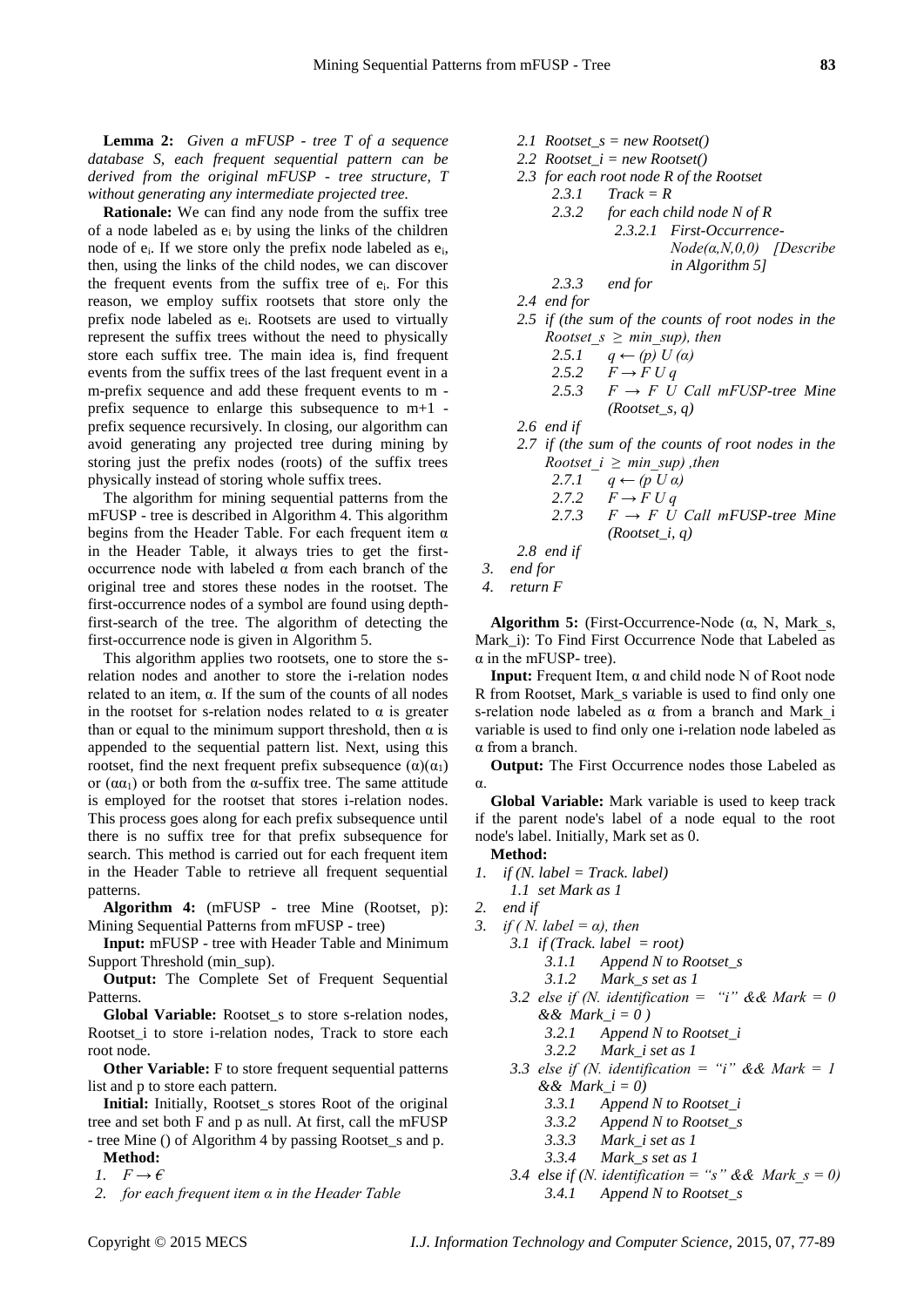$$
3.4.2 \quad \text{Mark\_s set as } 1
$$

*3.5 end if*

- *4. end if 5. for each child node, n of node N*
- *5.1 First-Occurrence-Node (α, n, Mark\_s, Mark\_i) 6. end for*

## *a. Example of Mining Algorithm of mFUSP - Tree*

For proper understanding of our proposed mining approach, in this section, we will try to illustrate our algorithm step by step with the aid of an example. As for input, our mining algorithm just takes mFUSP-tree with Header Table and minimum support threshold (min\_sup).

The algorithm's steps are keyed out below using the mFUSP - tree structure established in Figure 2:

**Step 1:** The first item in the Header Table is 'p'. From the Root node of the mFUSP - tree shown in Figure 2 determines the first-occurrence nodes labeled as 'p' using depth-first-search. The first-occurrence node of item 'p' is (p: 4: s) node. The count of this node is  $4 \geq$  minimum support threshold and Identification of node (p: 4: s) is "s". So, the frequent sequential pattern is (p) and now the list of mined frequent sequential patterns is  $\{(p): 4\}$ . The mining of frequent 2-sequences that start with item 'p' would continue with the suffix tree rooted at node (p: 4: s) pictured in Figure 3 [colored portion]. Again, for item 'p' in the Header Table, initiates exploring to obtain firstoccurrence nodes labeled as 'p' from the root node (p: 4: s). The first-occurrence nodes labeled as 'p' from root node (p: 4: s) are (p: 2: s), (p: 1: s) and (p: 1: s). The sum of counts of these nodes is  $4 \geq$  minimum support threshold. Identification of these nodes is "s", so that, the frequent sequential pattern is  $(p)(p)$  and at this moment the list of mined frequent sequential patterns is  $\{(p): 4,$ (p)(p): 4}. Yet again, for item 'p' in the Header Table, finds a first-occurrence node (p: 2: s) labeled as 'p' from the suffix trees rooted at nodes (p: 2: s), (p: 1: s) and (p: 1: s) depicted in Figure 4 [colored portion]. The count of node (p: 2: s) is  $2 \geq$  minimum support threshold. As identification of this node is "s", appends it to  $(p)(p)$ sequence as a s-relation item to create frequent 3 sequence  $(p)(p)(p)$  and at this time the list of mined frequent sequential patterns is  $\{(p): 4, (p)(p): 4, (p)(p)(p)\}$ : 2}. At that point is, no suffix tree rooted at node (p: 2: s) for search described in Figure 5 [colored portion]. So, no frequent 4-sequences exist for  $(p)(p)(p)$  sequence and stop here.



Fig. 3. Suffix tree rooted at node (p: 4: s) for prefix sequence "(p)"



Fig. 4. Suffix trees rooted at (p: 2: s) and (p: 1: s) for prefix sequence "(p)(p)"



Fig. 5. Suffix tree rooted at node (p: 2: s) for prefix sequence "(p)(p)(p)"



Fig. 6. Suffix tree rooted at node (q: 2: i) for prefix sequence " $(p)(pq)$ "

Backtrack and go again for item 'q' on the Header Table and discovers a first-occurrence node (q: 2: i) labeled as 'q' from the suffix tree of node (p: 2: s) and there is no node labeled as "q" in the suffix tree rooted at node (p: 1: s) illustrated in Figure 4 [colored portion]. The count of this node is  $2 \geq$  minimum support threshold. Identification of node  $(q: 2: i)$  is "i". So, node  $(q: 2: i)$  is considered as a i-relation node. So, the frequent sequential pattern is (p)(pq) and currently, the list of mined frequent sequential patterns is  $\{(p): 4, (p)(p): 4,$  $(p)(p)(p)$ : 2,  $(p)(pq)$ : 2}.

Persist in this operation for the frequent 4-sequences that begin with the (p)(pq) sequence from suffix tree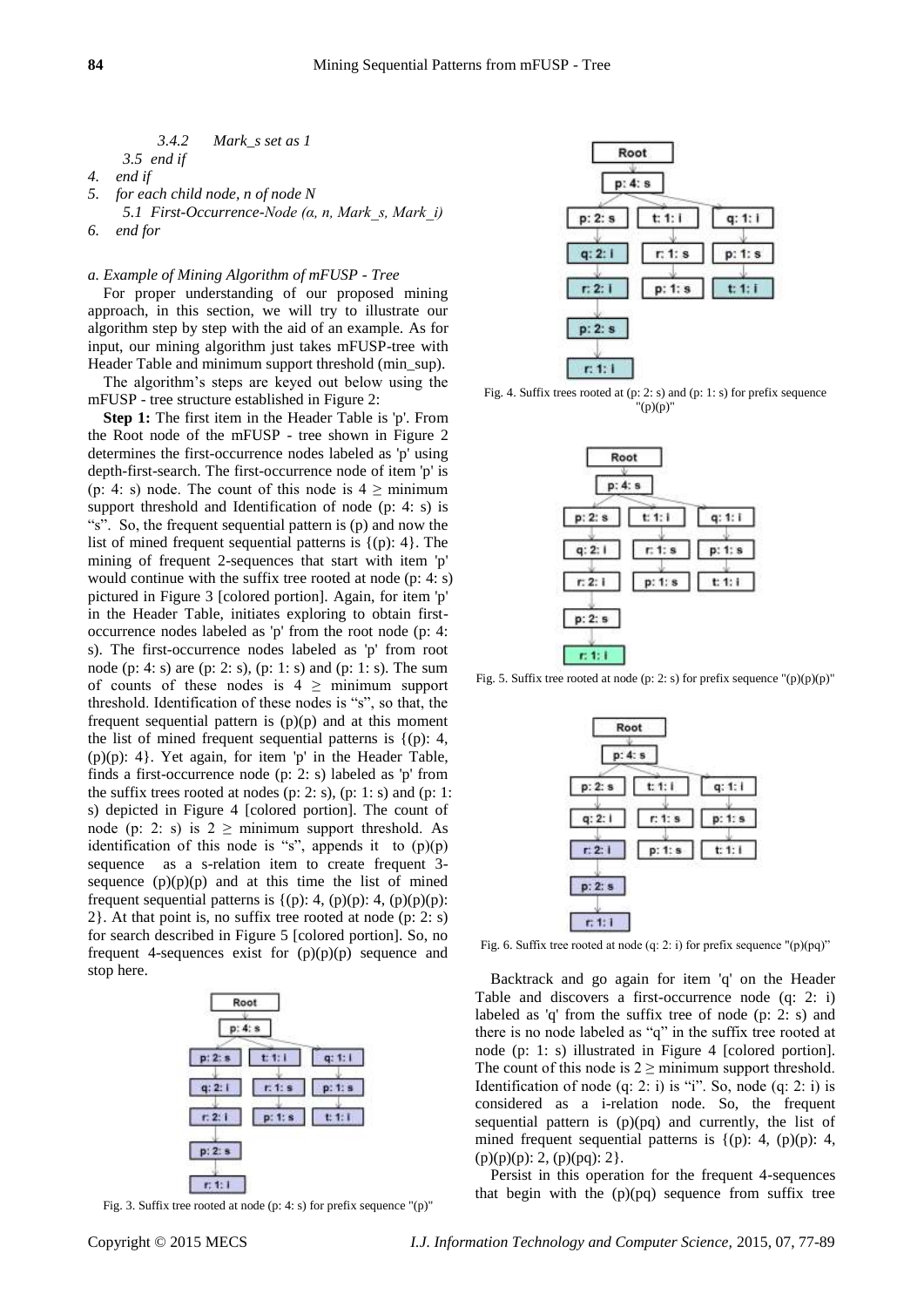rooted at node (q: 2: i) demonstrated in Figure 6 [colored portion] and come up only one frequent pattern  $(p)(pq)(p)$ : 2. No suffix tree left to search rooted at node (p: 2: s) provided in Figure 5 [colored portion].

Applying this same methodology, we can find the complete set of frequent sequential patterns starting with item 'p' and the frequent sequential patterns are {(p): 4, (p)(p): 4, (p)(p)(p): 2, (p)(pq):, (pt): 22, (p)(pq)(p): 2, (p)(pqr): 2, (p)(pqr)(p): 2, (p)(pr): 2, (p)(pr)(p): 2, (p)(q): 2, (p)(q)(p): 2, (p)(qr): 2, (p)(qr)(p): 2, (pq): 3, (pq)(p): 3, (pqr): 2, (pqr)(p): 2, (p)(r): 3, (p)(r)(p): 3, (pr): 2, (pr)(p): 2}.

**Step 2:** This same procedure will be repeated for the frequent items q, r, and t; those are stored in the Header Table. Finally, the complete set of frequent sequential patterns are  $\{(p): 4, (p)(p): 4, (p)(p)(p): 2, (p)(pq): 2,$ (p)(pq)(p): 2, (p)(pqr): 2, (p)(pqr)(p): 2, (p)(pr): 2, (p)(pr)(p): 2, (p)(q): 2, (p)(q)(p): 2, (p)(qr): 2, (p)(qr)(p): 2, (pq): 3, (pq)(p): 3, (pqr): 2, (pqr)(p): 2, (p)(r): 3,  $(p)(r)(p)$ : 3,  $(pr)$ : 2,  $(pr)(p)$ : 2,  $(pt)$ : 2,  $(q)$ : 3,  $(q)(p)$ : 3,  $(qr)$ : 2, (qr)(p): 2, (r): 3, (r)(p): 3, (t): 2}.

#### *C.Completeness and Correctness – Theoretical Proof*

The primary purpose of all kinds of mining algorithms is to determine the perfect set of frequent patterns for the specified minimum support threshold. When an algorithm can get those patterns without losing anyone, then we can suppose that the algorithm is complete. On the other hand, the correctness of an algorithm is to determine the correct patterns with accurate frequency which are interesting for the given minimum support threshold. When an algorithm has both of these standards, then the algorithm is complete and correct. Like other existing sequential pattern mining algorithms, our proposed mining algorithm is also complete and correct that we have theoretical demonstrated in this fragment.

Let T denote the complete mFUSP - tree and  $L_k$  the complete set of k-sequential patterns. Before giving the proof, we briefly summarized the major steps of the mFUSP - tree mining algorithm. These steps will help us to ignore the details of algorithm that not related to the proof.

- 1. Find all  $L_1$  patterns in the construction of the mFUSP - tree.
- 2. For each patterns  $\alpha$  in L<sub>k-1</sub> (k  $\geq$  2).
	- 2.1 Traverse α's suffix mFUSP tree in T, denoted as T| $\alpha$ , and calculate the count of each item in L<sub>1</sub> from  $T|\alpha$  by using Lemma 1.
	- 2.2 Obtain a k-sequential pattern, denoted as  $\alpha'$ , by appending either an item in the last itemset of  $\alpha$ or a new itemset after the last itemset of  $\alpha$  if the support count of α' satisfies minimum support threshold.
	- 2.3 Put all those patterns  $\alpha'$  into  $L_k$  if their support counts satisfy minimum support threshold.
- 3. Recursively find  $L_{k+1}$  sequential patterns with prefix α' in T|α'.

**Theorem 1:** *Every sequential pattern must be obtained by the mFUSP - tree mining algorithm.*

**Proof:** For each item i in  $L_1$ , we traverse i's suffix mFUSP - tree, denoted as T|i, from T. This theorem can be proved by induction.

Basis: If  $k = 1$ , meaning that there is only one item in each pattern, then all patterns in  $L_1$  can be found by the step 1 of the mFUSP - tree mining algorithm.

Inductive step: We consider algorithm can find all  $L_k$ sequential patterns. Suppose we are given an  $L_k$ sequential pattern denoted as  $x = \{i_1, i_2,..., i_k\}$ . This means step 2.1 of the algorithm will traverse  $\langle i_1, i_2, \ldots, i_k \rangle$  $1 >$ 's suffix mFUSP - tree T|< i<sub>1</sub>, i<sub>2</sub>,..., i<sub>k-1</sub> >. Based on the Lemma 1, the support count of each sequential pattern can be derived from the mFUSP - tree. Hence, all the pattern information related to  $i_{k-1}$  will be kept in  $T \le i_1$ ,  $i_2, \ldots, i_{k-1}$  >. Thus, step 2.2 of the algorithm can find  $x' =$  $\{i_1, i_2,..., i_{k-1}\}\$  from  $T \le i_1, i_2,..., i_{k-1} >$ . Finally,  $i_k$  can be appended after x' to form pattern x. Then, we can find all sequential patterns of  $L_k$  by checking if a pattern in  $L_k$ satisfies minimum support threshold. We did this in step 2.3. Therefore, the mFUSP - tree mining algorithm can find all sequential patterns.

**Theorem 2:** *The sequential patterns obtained by the mFUSP - tree mining algorithm are correct.*

**Proof:** Because of the examination done in steps 1, 2.2, and 2.3, every sequential pattern in L<sub>1</sub> and L<sub>k</sub> ( $k \ge 2$ ) must be frequent (i.e. satisfy minimum support threshold).

Based on these theorems above, we have concluded that the mFUSP - tree mining algorithm is complete and correct.

## V. PERFORMANCE ANALYSIS

We have evaluated the performance of our proposed mFUSP - tree mining approach with other three existing approaches GSP [2], PrefixSpan [3] and FUSP-Tree Based mining [5] for two real datasets and a synthetic dataset. All the experiments were conducted on a 2.80- GHz Intel(R) Pentium(R) D processor with 1.5GB main memory, running on Microsoft Windows 7. All the programs were written in NetBeans IDE 6.8 with JDK 6.

#### *A.Datasets*

We have used three datasets, two real-datasets, BMS-WebView-1 [8], and BMS-POS [8], as well as a Synthetic dataset T10I4D100K [8] for evaluation of experimental results. We use these datasets by considering each transaction as a sequence and each item of the transaction as a single item element in that sequence. Obviously, while considering these datasets for sequential pattern mining, they will also generate long sequential patterns. The properties of these datasets, in terms of the number of distinct items, the number of sequences, the maximum sequence size, the average sequence size, and type are shown below by a Table 3.

# *B. Experimental Result*

Execution times after running four algorithms for different minimum support thresholds by using three datasets (T10I4D100K, BMS-WebView-1, and BMS-POS) are presented at this juncture.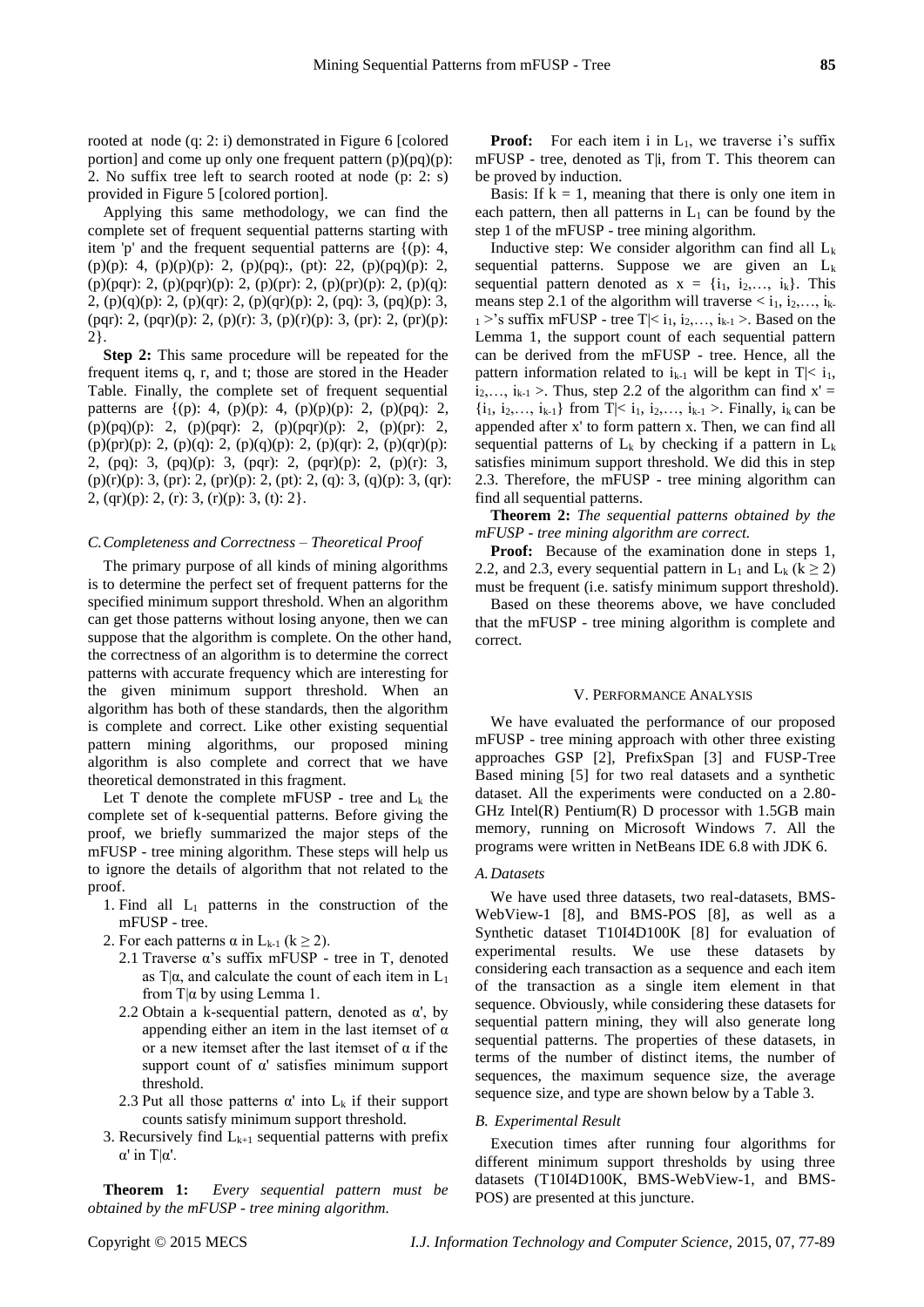| Dataset       | Distinct Items | No. of Sequences | Max Size | Avg. Size | Type      |
|---------------|----------------|------------------|----------|-----------|-----------|
| T10I4D100K    | 870            | 100000           | 29       | 10.1      | Synthetic |
| BMS-WebView-1 | 497            | 59602            | 267      | 2.5       | Real      |
| BMS-POS       | 1657           | 515597           | 164      | 6.5       | real      |

Table 3. Properties of Experimental Datasets

## *a. The Comparison Between GSP and mFUSP - Tree*

Three datasets, including a synthetic dataset (i.e. T10I4D100K) and two real datasets (i.e. BMS-WebView-1 and BMS-POS), were used to examine the execution time of both GSP and mFUSP - tree with respect to minimum support threshold. Figure 7 shows the execution time results for T10I4D100K, BMS-WebView-1 and BMS-POS, respectively. The results indicate that the mFUSP - tree mining algorithm is much faster than GSP. The results are as expected; because GSP needs scanning these datasets multiple times to find the support count of each sequential pattern. When the number of sequences in each dataset increases, the amount of scans increases as well and as a consequence, the execution times of GSP algorithm raise. On the contrary, mFUSP tree mining method can determine the support count of each pattern from the node's count of the mFUSP - tree structure effortlessly and moreover, it calls for only twice scans of these datasets to build the mFUSP - tree from these datasets.







Fig. 7. Execution Time vs. Minimum Support between GSP and mFUSP - Tree

# *b. The Comparison Between PrefixSpan and mFUSP - Tree*

Figure 8 demonstrates the execution time results for T10I4D100K, BMS-WebView-1 and BMS-POS, respectively due to compare the execution time of both PrefixSpan and mFUSP - tree with respect to minimum support threshold. The result is quite encouraging; because PrefixSpan produces projected intermediate tree from these datasets for each sequential pattern. We know that number of sequential pattern generation increases when the size of the database increases and hence, the number of intermediate tree generation increases as well. This similar dilemma influences PrefixSpan algorithm. For this reason, PrefixSpan requires more times than mFUSP - tree mining to uncover frequent sequential patterns from these large datasets (T10I4D100K, BMS-WebView-1, and BMS-POS) as our proposed method does not generate intermediate trees during mining.

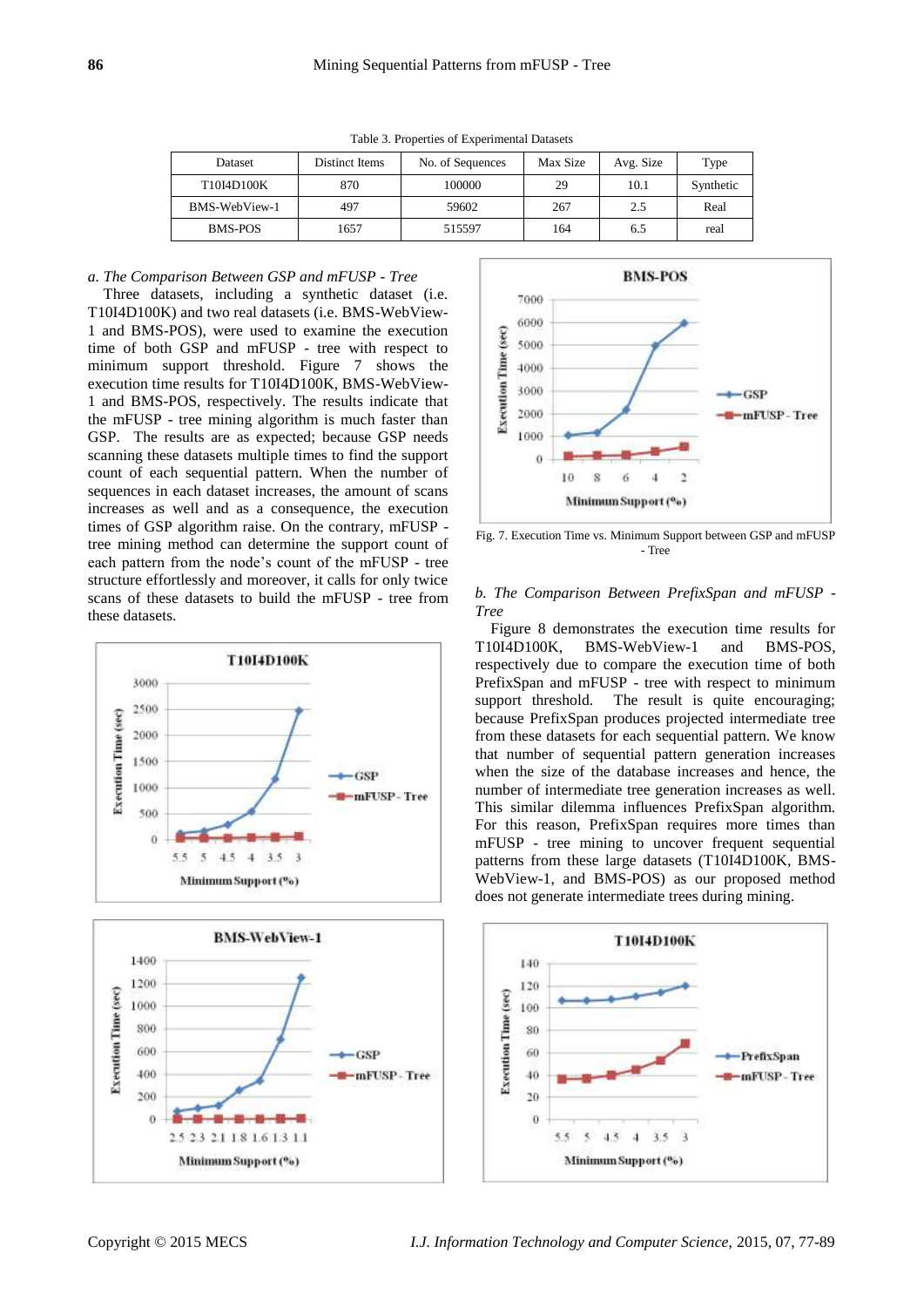

Fig. 8. Execution Time vs. Minimum Support between PrefixSpan and mFUSP - Tree

## *c. The Comparison Between FUSP - Tree and mFUSP tree*

Figure 9 is employed for evaluating the performance of both FUSP - tree and mFUSP - tree mining with respect to minimum support threshold by using three datasets, T10I4D100K, BMS-WebView-1 and BMS-POS, respectively. FUSP - tree almost similar to the mFUSP tree except that it generates intermediate trees for each sequential pattern from these datasets and it stores additional linking information in its node. The results shown in Figure 9 point out that as an effect of intermediate trees generation and link updating procedure of each projected tree, FUSP - tree entails supplementary times during mining than mFUSP - tree mining for these large datasets.





Fig. 9. Execution Time vs. Minimum Support between FUSP - Tree and mFUSP - Tree

## *C. Completeness and Correctness*

In this section, we have substantial demonstrated that the proposed algorithm is complete and correct.

The completeness of the proposed algorithm can be verified by comparing the total numbers of patterns generated for various minimum support thresholds. From Figure 10, we can perceive that the proposed algorithm produces the same number of patterns as GSP [2], PrefixSpan [3] and FUSP - tree [5] mining generate for datasets T10I4D100K, BMS-WebView-1 and BMS-POS respectively. From this figure, we can also observe that the total number of frequent patterns generation inversely proportional to the minimum support threshold. That implies, if the values of the minimum support thresholds decrease, then the total number of frequent patterns generation increases and vice versa. Since for all datasets, the proposed algorithm has generated complete set of frequent sequential patterns as existing algorithms generate, so it proves the completeness of the algorithm presented in this paper.

Table 4 has presented the sequential patterns obtained from the four algorithms for the sequences which are shown in Table 1. We can realize from this table that, these four algorithms generate the same frequent sequential patterns with the same frequencies for the same minimum support threshold. In other word, we can state that, the proposed algorithm gives the same result as GSP [2], PrefixSpan [3] and FUSP - tree [5] mining methods produce that demonstrates the correctness of the algorithm given in this paper.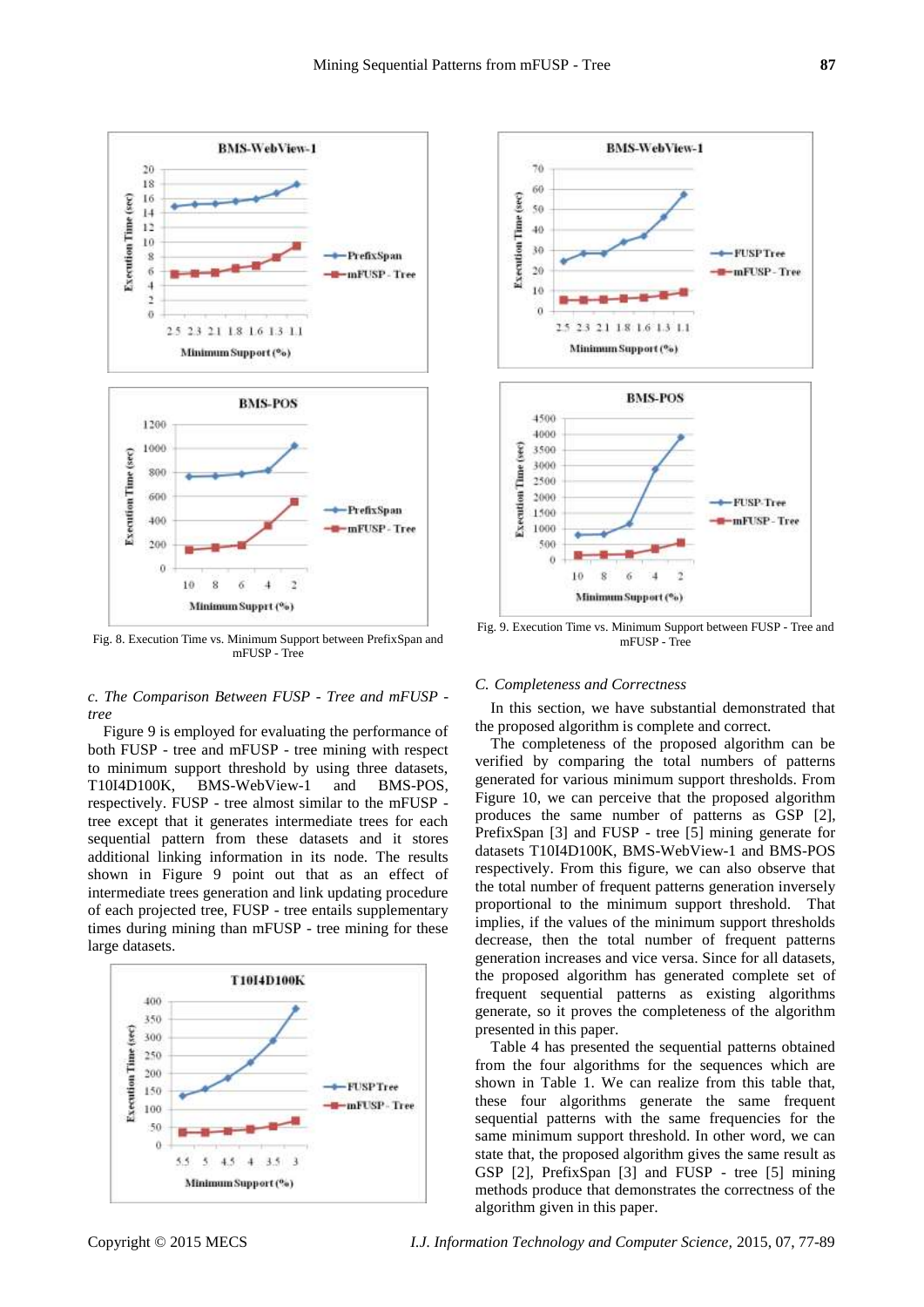Thus, based on the exceeding discussion, it can be said that the proposed mFUSP - tree mining algorithm is complete and correct.

Table 4. Sequential Patterns Obtained from Four Algorithms for Database Shown in Table 1

| Algorithms   | Total<br><b>Patterns</b> | <b>Sequential Patterns</b><br>(Pattern: count)                                                                                                                                                                                                                                                                                                                                                            |
|--------------|--------------------------|-----------------------------------------------------------------------------------------------------------------------------------------------------------------------------------------------------------------------------------------------------------------------------------------------------------------------------------------------------------------------------------------------------------|
| <b>GSP</b>   | 29                       | (p): 4, (q): 3, (r): 3, (t): 2, (p)(p): 4, (p)(q): 2,<br>$(pq)$ : 3, $(p)(r)$ : 3, $(pr)$ : 2, $(pt)$ : 2, $(q)(p)$ : 3, $(qr)$ : 2,<br>$(r)(p)$ : 3, $(p)(p)(p)$ : 2, $(p)(pq)$ : 2, $(p)(pr)$ : 2,<br>(p)(q)(p): 2, (p)(qr): 2, (pq)(p): 3, (pqr): 2,<br>$(p)(r)(p)$ : 3, $(pr)(p)$ : 2, $(qr)(p)$ : 2, $(p)(pq)(p)$ : 2,<br>(p)(pqr): 2, (p)(pr)(p): 2, (p)(qr)(p): 2, (pqr)(p):<br>2. (р)(pqr)(р): 2. |
| PrefixSpan   | 29                       | (p): 4, (p)(p): 4, (p)(p)(p): 2, (p)(pq): 2,<br>(p)(pq)(p): 2, (p)(pqr): 2, (p)(pqr)(p): 2, (p)(pr):<br>2. (p)(pr)(p): 2. (p)(q): 2. (p)(q)(p): 2. (p)(qr): 2.<br>(p)(qr)(p): 2, (pq): 3, (pq)(p): 3, (pqr): 2,<br>(pqr)(p): 2, (p)(r): 3, (p)(r)(p): 3, (pr): 2, (pr)(p):<br>2, (pt): 2, (q): 3, (q)(p): 3, (qr): 2, (qr)(p): 2, (r):<br>$3.$ (r)(p): 3. (t): 2.                                         |
| FUSP-tree    | 29                       | (p): 4, (p)(p): 4, (p)(p)(p): 2, (p)(pq): 2,<br>$(p)(pq)(p)$ : 2, $(p)(pqt)$ : 2, $(p)(pqt)(p)$ : 2, $(p)(pt)$ :<br>2, (p)(pr)(p): 2, (p)(q): 2, (p)(q)(p): 2, (p)(qr): 2,<br>(p)(qr)(p): 2, (pq): 3, (pq)(p): 3, (pqr): 2,<br>(pqr)(p): 2, (p)(r): 3, (p)(r)(p): 3, (pr): 2, (pr)(p):<br>2, (pt): 2, (q): 3, (q)(p): 3, (qr): 2, (qr)(p): 2, (r):<br>3, (t)(p): 3, (t): 2                                |
| mFUSP - tree | 29                       | (p): 4, (p)(p): 4, (p)(p)(p): 2, (p)(pq): 2,<br>$(p)(pq)(p)$ : 2, $(p)(pqr)$ : 2, $(p)(pqr)(p)$ : 2, $(p)(pr)$ :<br>2, (p)(pr)(p): 2, (p)(q): 2, (p)(q)(p): 2, (p)(qr): 2,<br>(p)(qr)(p): 2, (pq): 3, (pq)(p): 3, (pqr): 2, (pqr)(p):<br>2. (p)(r): 3. (p)(r)(p): 3. (pr): 2. (pr)(p): 2. (pt): 2.<br>$(q)$ : 3, $(q)(p)$ : 3, $(qr)$ : 2, $(qr)(p)$ : 2, $(r)$ : 3, $(r)(p)$ : 3,<br>$(11 - 2)$          |







Fig. 10. Comparison between No. of Sequential Patterns and Minimum Support

## VI. CONCLUSION

To achieve efficient mining sequential patterns, a compact data structure, called a mFUSP - tree, is proposed to store and compress entire sequence database and a mining algorithm, named mFUSP - tree mining, is developed to ascertain the complete set of frequent patterns from the mFUSP - tree. Because of this tree structure, we can resolve many problems that have other existing algorithms like GSP, PrefixSpan and FUSP - tree mining. First of all, we can compact larger sequence database into smaller tree structure because of partaking the same branch of the tree for the similar sequence of database and as well, for storing frequent items. Subsequently, our mining algorithm can avoid the multiple scanning of large database attributable to storage of counts in the tree's node; only require twice scans of database to build the mFUSP - tree. Next, the link information is not stored in the mFUSP - tree structure then that our proposed mining algorithm can pay no attention to the link updating process. Ultimately, the mFUSP - tree structure is too efficient for incremental mining that we will describe in our future study. In order that, the performance of our proposed mining method enhances in favor of these gains of the mFUSP - tree structure. Likewise, we want to point out that mFUSP tree mining algorithm does not scan the large database numerous times as well as does not generate intermediate projected trees as a result of depth first search from parent node to child nodes that shrinks the time complexity of the algorithm and our experimental results provide evidence for performance enhancement of the method that has demonstrated in this paper.

## **REFERENCES**

- [1] R. Agrawal and R. Srikant, "Mining sequential patterns," in ICDE, P. S. Yu and A. L. P. Chen, Eds. IEEE Computer Society,1995,pp.3-14. http://doi.ieeecomputersociety.org/ 10.1109/ICDE.1995.380415
- [2] R. Srikant and R. Agrawal, "Mining sequential patterns: Generalizations and performance improvements," in EDBT, ser. Lecture Notes in Computer Science, P. M. G. Apers, M. Bouzeghoub, and G. Gardarin, Eds., vol. 1057. Springer, 1996, pp. 3-17. http://dx.doi.org/10.1007/ BFb0014140
- [3] J. Pei, J. Han, B. Mortazavi-Asl, H. Pinto, Q. Chen, U. Dayal, and M. Hsu, "Prefixspan: Mining sequential patterns by prefix-projected growth," in ICDE, D. Georgakopoulos and A. Buchmann, Eds. IEEE Computer Society, 2001, pp. 215-224. http://doi.ieeecomputersociety. org/10.1109/ICDE.2001.914830
- [4] J. Han, J. Pei, and Y. Yin, "Mining frequent patterns without candidate generation," in SIGMOD Conference, W. Chen, J. F. Naughton, and P. A. Bernstein, Eds. ACM, 2000, pp. 1-12. http://doi.acm.org/10.1145/342009.335372
- [5] Bithi A. A., Akhter M., & Ferdaus A. A. "Tree Based Sequential Pattern Mining", IRACST - International Journal of Computer Science and Information Technology & Security (IJCSITS), ISSN: 2249-9555, Vol. 2, No.6, December2012. http://www.ijcsits.org/papers/vol2no6 2012/25vol2no6.pdf